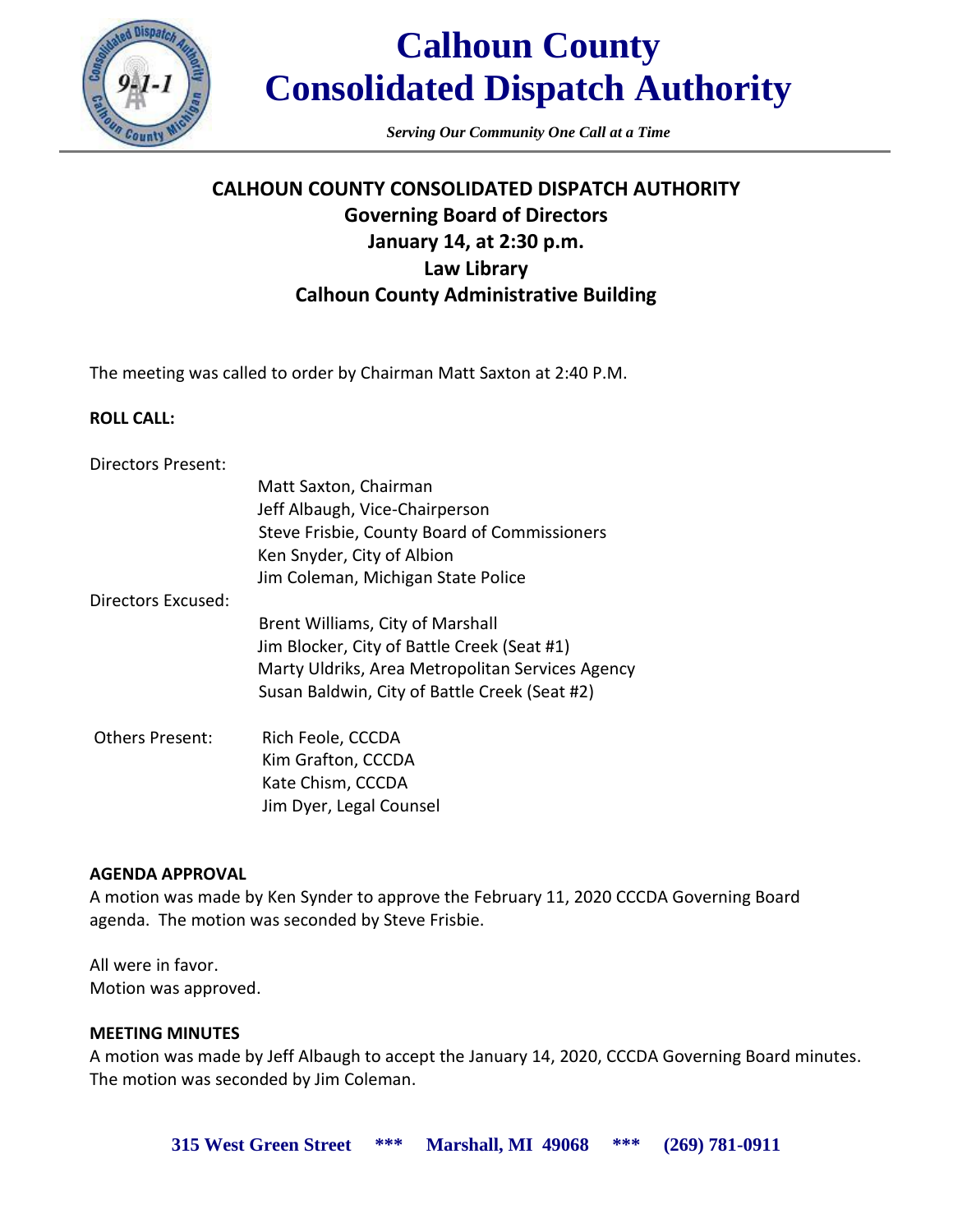

# **Calhoun County Consolidated Dispatch Authority**

*Serving Our Community One Call at a Time*

All were in favor. Motion was approved.

# **PUBLIC COMMENT**

No public comment was provided.

# **CONSENT AGENDA**

The following items were listed on the Board's consent agenda:

- 1. Excuse Absent Board Members
- 2. Check Register: January 1 January 31
- 3. Year-to-Date Budget Performance Reports
- 4. 2020 Year-to-Date Statistics
- 5. Quality Assurance Reports
- 6. General Correspondence

A motion was made by Jeff Albaugh to approve the February 11, 2020 Consent Agenda. The motion was seconded by Steve Frisbie.

All were in favor. Motion was approved.

# **EXECUTIVE DIRECTOR'S REPORT**

- 1. Personnel- New dispatcher Alyssa Stanfield has been hired. Has a degree in criminal justice. We are preparing to make another offer.
- 2. Sheila Smith- She is preparing to retire. She request no public party. We will have a private reception and inform the board of that information.
- 3. Supervisor Siegel- as of 1/30/20 is on unpaid medical leave for one year. Her position has been posted both internally and externally.
- 4. 9-1-1 Outage- Director's meeting with PFN was held last week follow a large outage. 102 PSAPs were affected. Ultimately, a power event occurred with triggered a snowball effect. PFN has addressed that there needs to be improvements in order to prevent an outage of this magnitude to occur again. Since then two more minor outages have happened one was caused by the original outage and the second was a completely separate issue. The public was able to get through to us using our administrative phone lines. We have not heard of any individuals who attempted to reach us and did not.
- 5. Director Feole out of town- He will be out of state on vacation beginning the end of February. Following that, shoulder surgery has been scheduled for mid March and will be out for few weeks for recovery.